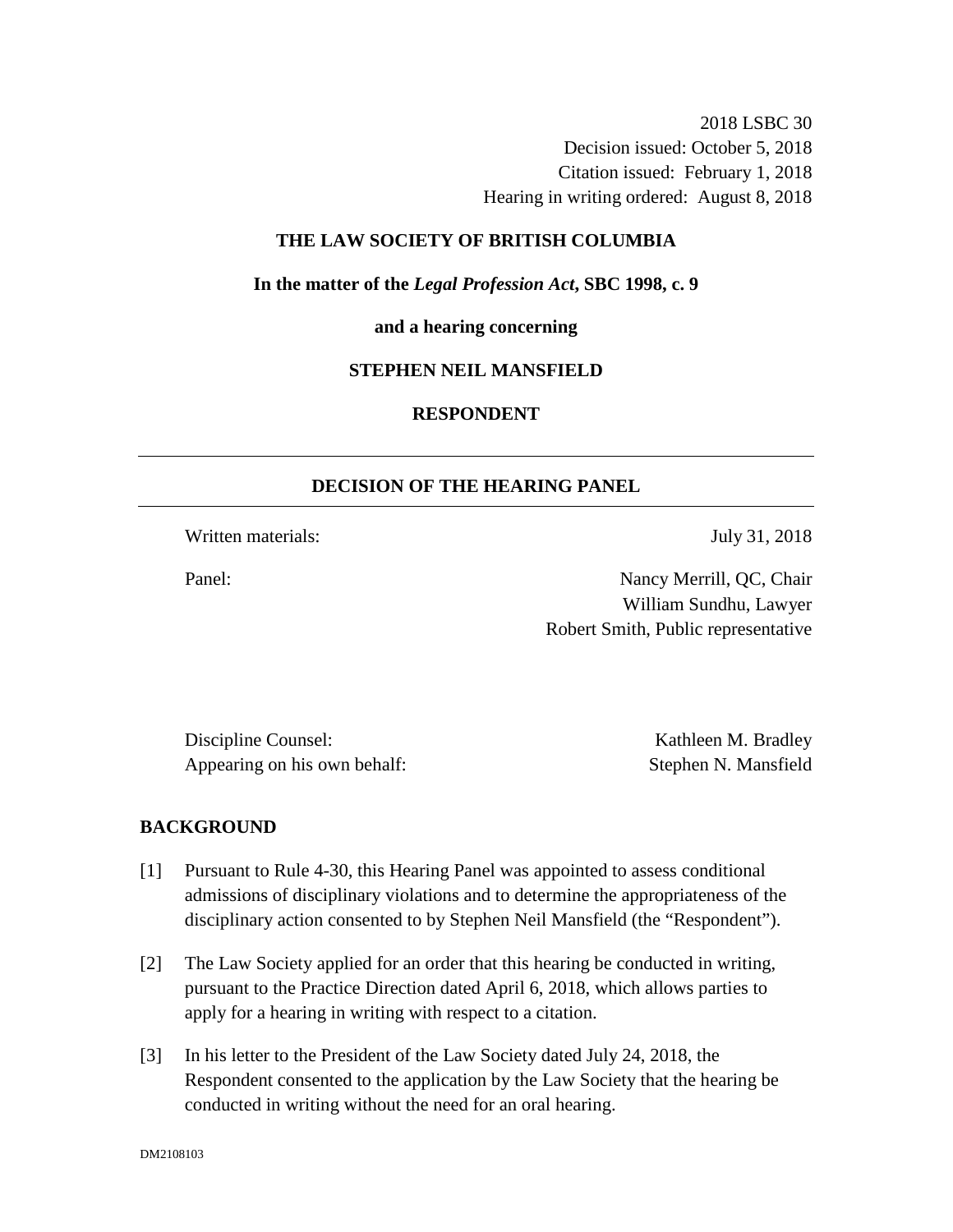- [4] The first issue that this Hearing Panel must determine is whether to grant the application to proceed on written materials. In doing so, we must consider:
	- (a) Whether we need further evidence or submissions on any issue in order to do justice between the parties; and
	- (b) Is there a material deficiency in the evidence or submissions such that we are unable to render a decision?
- [5] Having reviewed the written materials, this Hearing Panel determined that there was no further evidence or submissions required by way of an oral hearing in order to do justice between the parties.
- [6] The Hearing Panel further determined that there was no material deficiency in the material submitted, which included a Joint Book of Exhibits, consisting of the citation, the letter from the Respondent to the President of the Law Society dated July 24, 2018, the Agreed Statement of Facts dated July 25, 2018 and the Professional Conduct Record of the Respondent.
- [7] The Hearing Panel granted the application to conduct the hearing in writing.
- [8] Under Rule 4-30, the Hearing Panel must either accept or reject the conditional admission of a disciplinary violation and the proposed disciplinary action to which the Respondent has consented.
- [9] Then Respondent admits that he committed professional misconduct as follows:
	- (a) On or about November 16, 2016, he intentionally misappropriated \$200,000 that he received in trust for his client, contrary to Rule 3-64 of the Law Society Rules;
	- (b) On or about November 25, 2016, he intentionally misappropriated \$200,000 that he received in trust for a second client, contrary to Rule 3-64 of the Law Society Rules; and
	- (c) Between October 12, 2016 and November 9, 2016, he received a \$5,000 retainer from the second client and
		- i. intentionally misappropriated \$5,000 by depositing those funds into his general account when he was not entitled to those funds;
		- ii. failed to deposit the retainer into his pooled trust account, contrary to Rule 3-58 of the Law Society Rules; and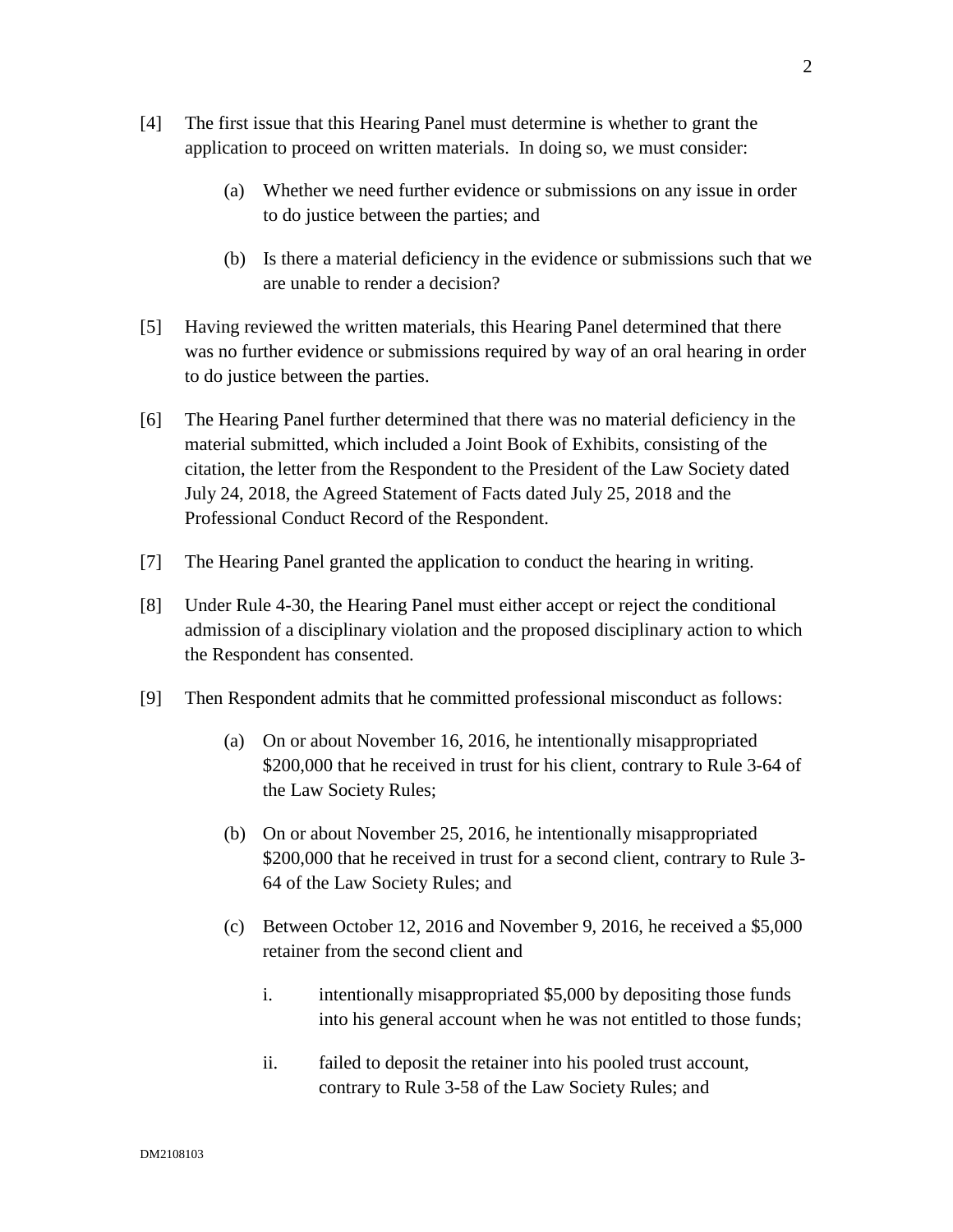- iii. failed to deliver a bill to his client, contrary to s. 69 of the *Legal Profession Act*.
- [10] The Respondent consents to an order that he be disbarred.
- [11] The Hearing Panel concluded that the conduct admitted to by the Respondent constituted professional misconduct and that the appropriate disciplinary action is disbarment.

# **FACTS**

- [12] The Respondent confirmed that he was served with the citation on February 1, 2018.
- [13] The Respondent was called and admitted as a member of the Law Society of British Columbia on May 14, 1993.
- [14] From May 14, 1993 until December 31, 1997 the Respondent worked at three small to medium sized firms in Vancouver and Burnaby, British Columbia.
- [15] From January 1, 1998 to June 2013, the Respondent practised in partnership with another lawyer under the name "Bayshore Law Group" in Vancouver, British Columbia.
- [16] After June 2013, the Respondent worked as a sole practitioner, continuing to utilize the name "Bayshore Law Group".
- [17] The Respondent practised predominantly family law over the course of his career.
- [18] The Respondent became a former member of the Law Society of British Columbia on January 1, 2017 after his membership ceased for non-payment of fees.
- [19] The Respondent was retained by TH in a divorce matter. The opposing party was ordered by the Supreme Court of British Columbia to pay TH \$200,000 in child support.
- [20] The Respondent received the \$200,000 in child support from opposing counsel, and deposited it into his trust account on November 16, 2016.
- [21] On November 16, 2016, the Respondent withdrew \$200,000 from his trust account and purchased a bank draft in that amount, payable to a third party unrelated to his client. The Respondent admitted that he intentionally misappropriated \$200,000 from his client TH in order to "meet a debt."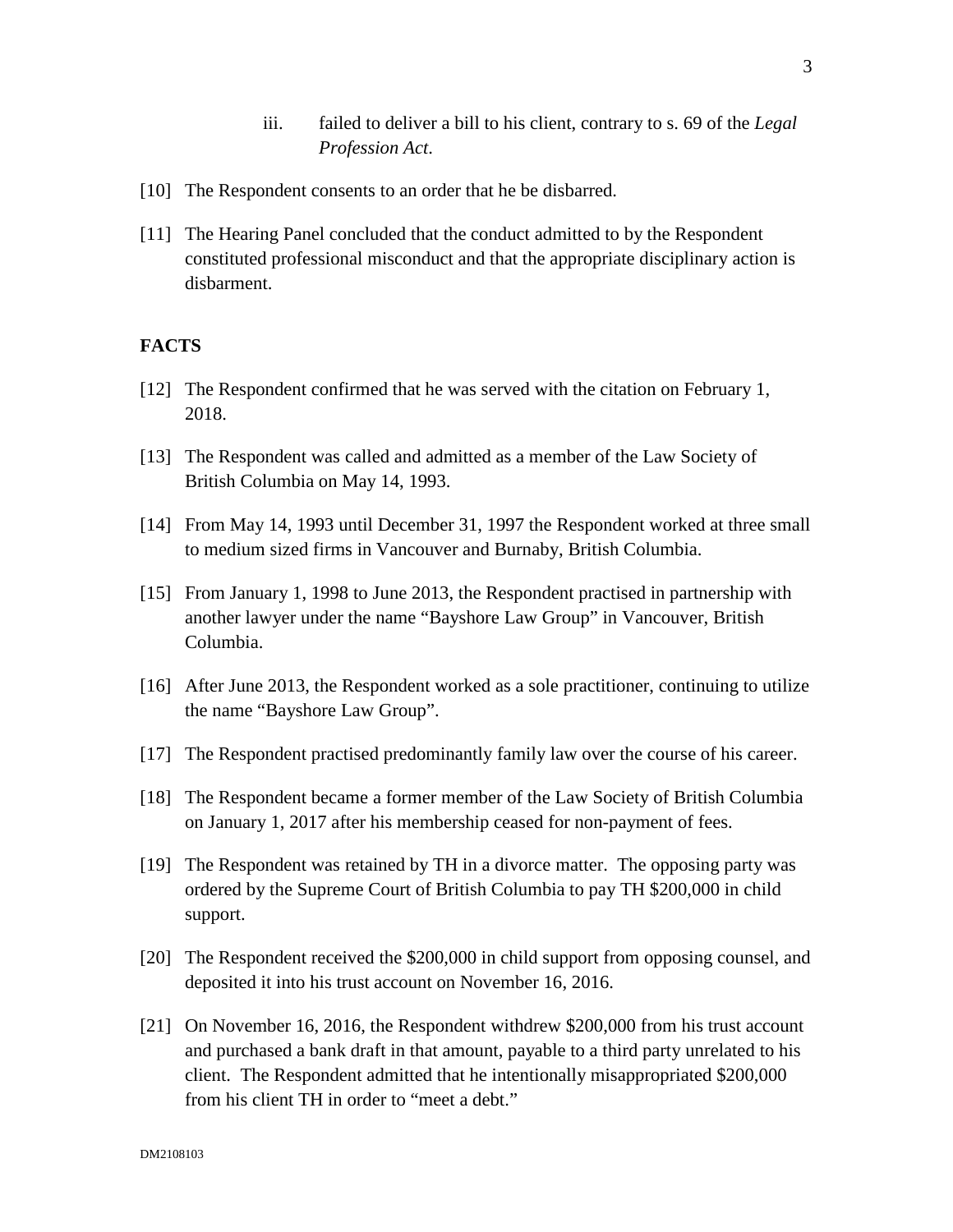- [22] In October 2016, the Respondent was retained by YZ in a family law matter, who provided a \$5,000 retainer to the Respondent.
- [23] On October 28, 2016, the Respondent deposited the \$5,000 retainer into his general account rather than his trust account. At no time did YZ authorize the Respondent to access the retainer before performing any legal work.
- [24] The Respondent admitted that he misappropriated the retainer funds by depositing them into his general account when he was not authorized or otherwise entitled to do so.
- [25] The Responded further admitted that he failed to deposit the retainer funds into his trust account and that he did not deliver a bill to YZ in relation to the retainer funds.
- [26] In November 2016 the Respondent encouraged YZ to settle matters with his exwife. Ultimately a settlement was reached, which included payment of \$200,000 to YZ's former spouse.
- [27] The Respondent admits that he encouraged YZ to propose the settlement and pay the funds into the Respondent's trust account in order replace TH's money, as TH had been requesting her \$200,000 in child support.
- [28] On November 23, 2016 YZ provided the Respondent with \$200,000 in bank drafts, which the Respondent deposited into his trust account on November 25, 2016.
- [29] The Respondent intentionally misappropriated almost all of the settlement funds provided by YZ as follows:
	- (a) On November 25, 2016 the Respondent wrote a cheque in the amount of \$20,000 from his trust account payable to "Bayshore Law Group" and deposited it into his general account;
	- (b) On November 29, 2016 the Respondent wrote a cheque in the amount of \$7,500 from his trust account payable to "Bayshore Law Group" and deposited it into his general account; and
	- (c) On December 12, 2016 the Respondent wrote a cheque in the amount of \$170,000 from his trust account payable to TH.
- [30] The Respondent has admitted that his conduct in doing so constitutes professional misconduct.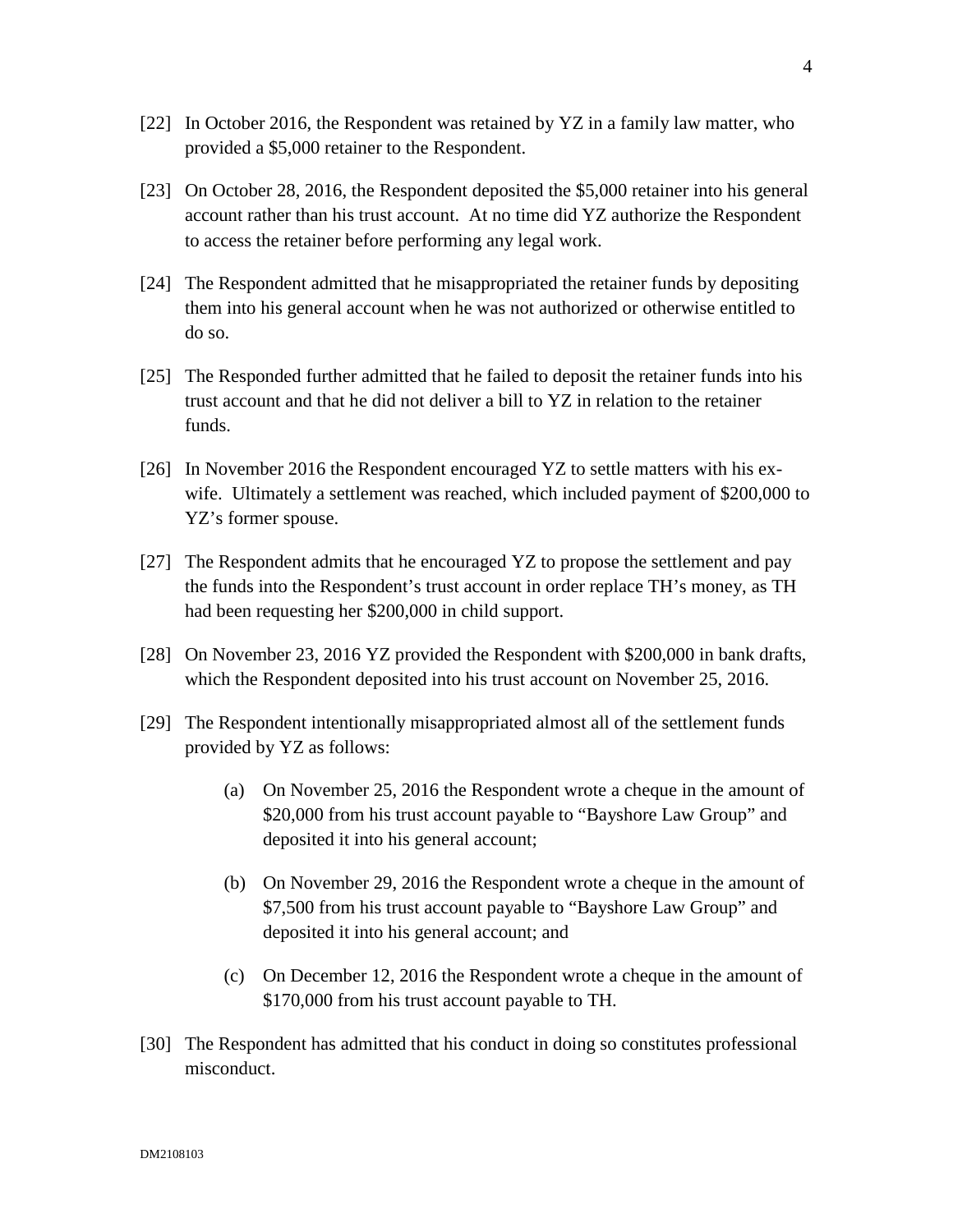#### **ANALYSIS**

- [31] The term "professional misconduct" is not defined in the *Legal Profession Act*, the Law Society Rules or the *Code of Professional Conduct for British Columbia.*
- [32] The test for determining whether conduct constitutes professional misconduct is set out in the often cited *Law Society of BC v. Martin*, 2005 LSBC 16:

… whether the facts as made out disclose a marked departure from that conduct the Law Society expects of its members; if so, it is professional misconduct.

[33] In the *Martin* decision, the panel observed that a finding of professional misconduct did not require behaviour that was disgraceful or dishonourable. Rather:

> The real question to be determined is essentially whether the Respondent's behaviour displays culpability which is grounded in a fundamental degree of fault, that is, whether it displays a gross culpable neglect of his duties as a lawyer.

- [34] We conclude that the conduct of the Respondent constitutes professional misconduct. He intentionally misappropriated over \$400,000 from his clients, including withdrawing retainer funds when he was not authorized to do so and prior to delivering a bill to his client, contrary to the Law Society Rules.
- [35] This is a marked departure from that conduct the Law Society expects of lawyers. Accordingly, we accept the Respondent's admissions of professional misconduct.
- [36] The Law Society is seeking the disbarment of the Respondent. The Respondent agrees to an order that he be disbarred. The Hearing Panel finds that this is an appropriate remedy.
- [37] In *Law Society of BC v. Ogilvie*, 1999 LSBC 17, the factors to be considered in determining appropriate disciplinary action are listed. *Law Society of BC v. Faminoff*, 2015 LSBC 20 confirmed these factors and the Review Board in *Faminoff*, 2017 LSBC 04 also found that a consideration of aggravating and mitigating circumstances will assist in determining the appropriate sanction.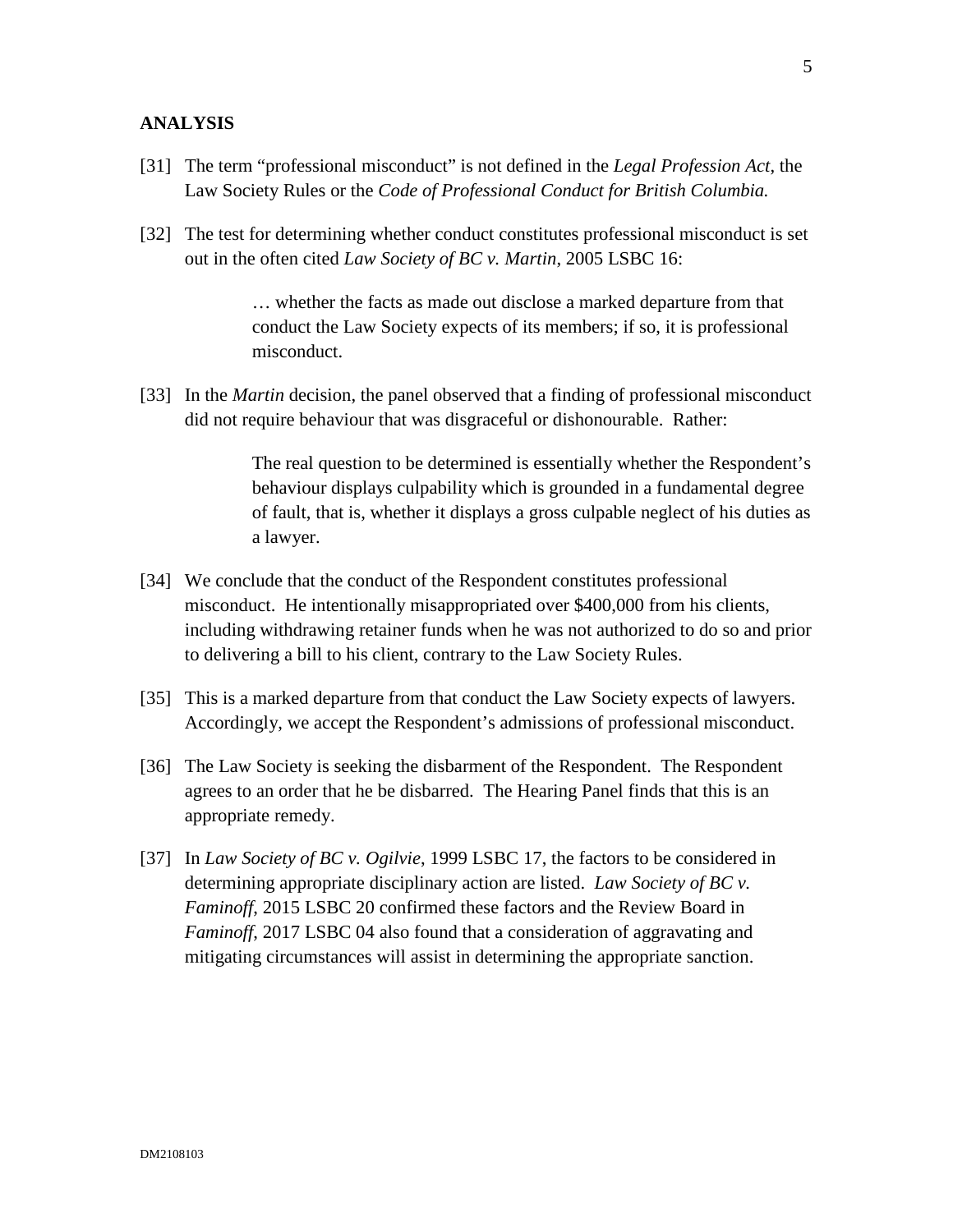## **OGILVIE FACTORS**

- [38] The first applicable factor from *Ogilvie* is the nature and gravity of the misconduct. The Hearing Panel finds that misappropriation of clients' trust funds is the most serious and egregious conduct a lawyer can engage in.
- [39] In *Law Society of BC v. Tak,* 2014 LSBC 57, a hearing panel found that:

Wrongly taking clients' money is the plainest form of betrayal of a client's trust and is a complete erosion of the trust required for a functional solicitor-client relationship. The public is entitled to expect that the severity of the consequences reflect the gravity of the wrong. In the absence of multiple, significant mitigating factors, public confidence in the profession and its ability to regulate itself would be severely compromised if anything short of disbarment is ordered for misappropriation of client funds.

- [40] And in *Law Society of BC v. Lebedovich*, 2018 LSBC 17 the panel observed that "misappropriation of a client's funds ... is the most serious misconduct a lawyer can commit." This Hearing Panel adopts that observation.
- [41] The Hearing Panel does not accept that any penalty short of disbarment will adequately protect the public.
- [42] The Respondent explained that his actions in intentionally misappropriating over \$400,000 from two clients resulted from a gambling addiction. However unfortunate the Respondent's personal circumstances may be, the existence of a gambling disorder is not a mitigating factor justifying his conduct, nor do they suggest disbarment is not an appropriate sanction.
- [43] The next *Ogilvie* factor to consider is the need to ensure public confidence in the integrity of the legal profession. The public must be satisfied that the Law Society regulates the profession in the public interest.
- [44] As the panel in *Lebedovich* stated:

The legal profession is self-regulated by the Law Society. The public must be satisfied that the Law Society has the public interest in mind as it regulates. The sanction imposed must reflect the seriousness with which the Law Society, and through it the legal profession, views the intentional misappropriation of trust funds.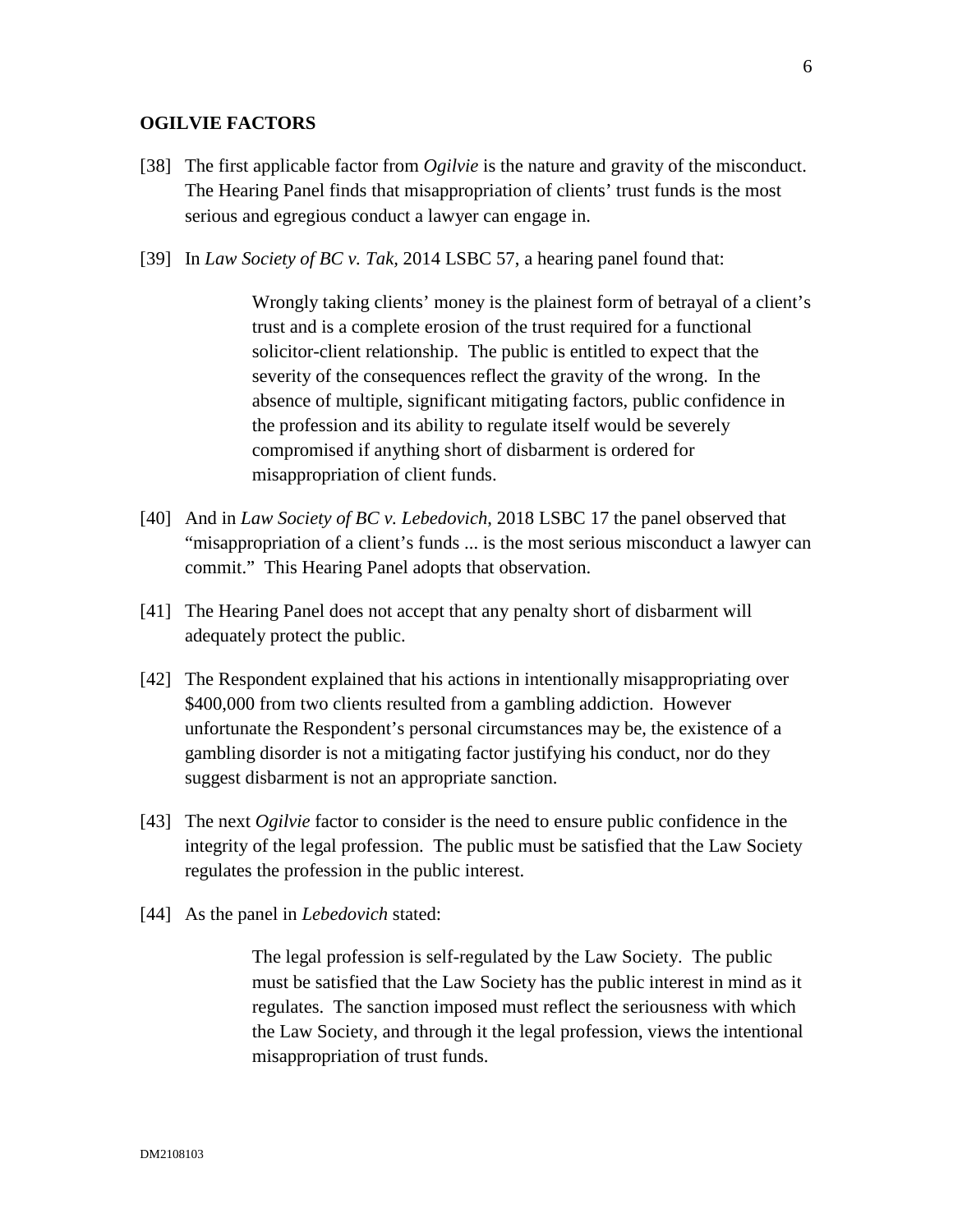- [45] Anything less than disbarment in this instance would be wholly inadequate for the protection of the public and would fail to address the need to ensure public confidence in the integrity of the legal profession.
- [46] The third *Ogilvie* factor relevant to the analysis of whether disbarment is an appropriate sanction in this case is the professional conduct record of the Respondent.
- [47] The Respondent's professional conduct record consists of four conduct reviews and one set of recommendations made by the Practice Standards Committee.
- [48] The Respondent's professional conduct record is somewhat dated and not relevant to the issues before us. As such, we have not relied upon the Respondent's professional conduct record in making our determination.
- [49] The fourth *Ogilvie* factor to be considered is the range of sanctions imposed in similar cases. Many authorities support disbarment where a lawyer has intentionally misappropriated trust funds, particularly when significant amounts of money are involved: *Law Society of BC v. Gellert,* 2014 LSBC 05, *Tak, Law Society of BC v. Harder,* 2005 LSBC 48, *Law Society of BC v. Ali*, 2007 LSBC 18.
- [50] The final *Ogilvie* factor to be considered is the existence of any mitigating factors. As stated above, the existence of a gambling disorder to explain misappropriating client trust funds is not a mitigating factor.
- [51] The Respondent cooperated with the Law Society investigation, admitted his misconduct, expressed remorse and apologized for his misconduct. Even if we accept, in the absence of any medical or corroborating evidence, that the Respondent suffers or has suffered from a gambling addiction, this does not justify wrongfully taking clients' money and does not constitute a mitigating factor.
- [52] We accept the admissions of the Respondent that his conduct constitutes professional misconduct. We also find that the appropriate penalty in this matter is disbarment.

### **ORDER**

- [53] We find that the Respondent has committed professional misconduct pursuant to section 38(4)(v) of the *Legal Profession Act*.
- [54] We order the Respondent to be disbarred under Rule 38(5)(e) of the *Legal Profession Act.*